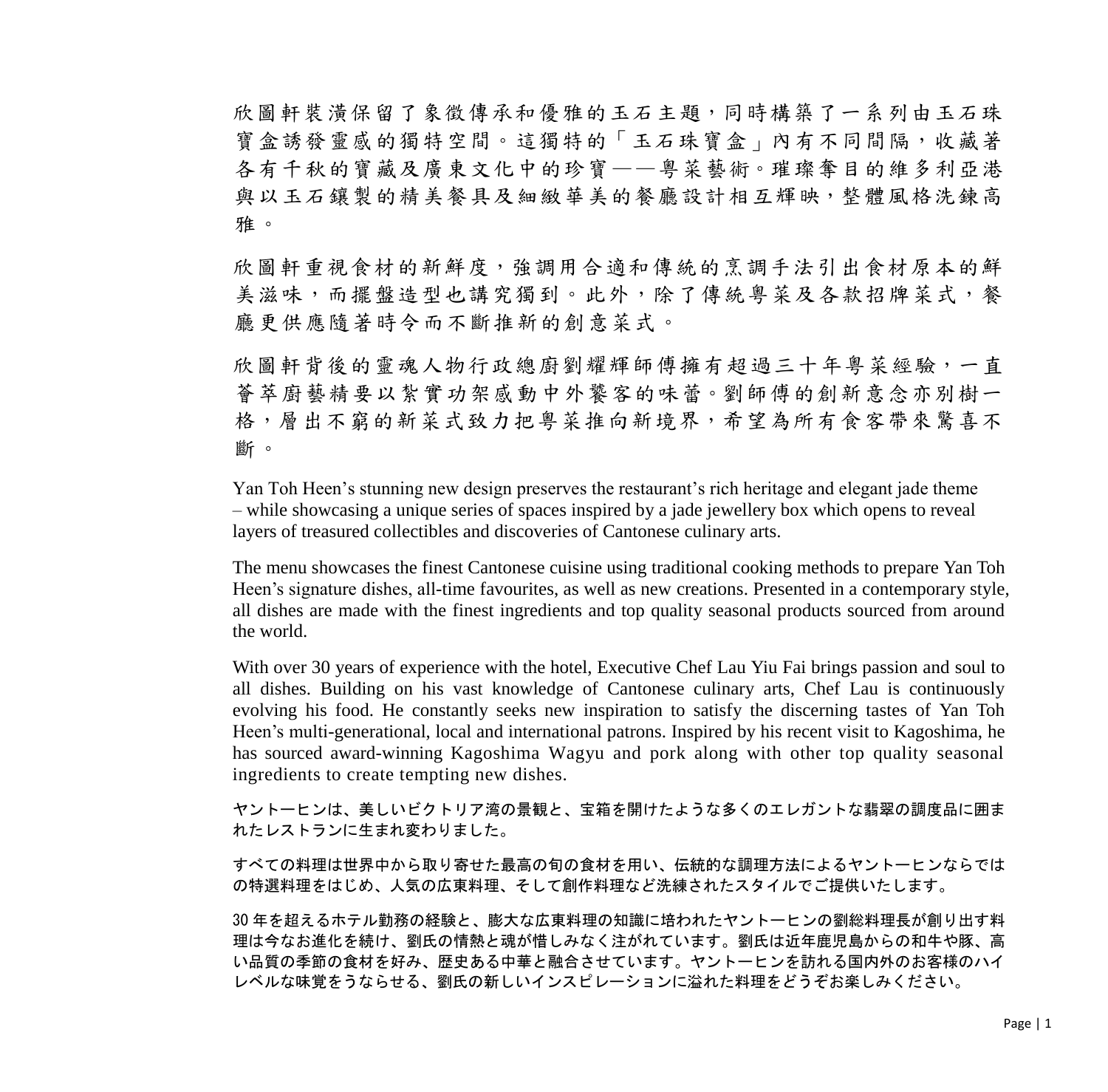| 預            | 訂 |
|--------------|---|
| (請於二十四小時前預訂) |   |

## 預 訂 **ADVANCE ORDERS**

(To be ordered 24 hours in advance)

 $\mathbf{\Phi}$ 約メニュー (24 時間前までの予約)

香 烤 片 皮 鴨 Peking Duck (Each) \$ 1,438 (每 隻) 北京ダック(一羽) 片皮鴨歷史悠長久遠。傳統的調制過程,令其皮脆肉香,在飲 食界嚮負盛名,佔上重要角色。要讓片皮鴨更添美味,食客可 隨心選配特備的配料,如青木瓜、青瓜、紅椒絲、鳳梨、柚子 及青蔥和傳統海鮮醬、桂花梅子醬、黑蒜辣椒醬。主廚劉師傅 建議片皮鴨第二食,將鴨肉烹調成鴨崧生菜包。

> Peking Duck has a long history and revered position amongst Chinese dishes. The traditional preparation leaves the skin crispy and the meat succulent and savoury. Chef Lau suggests enjoying our signature Peking Duck in two courses. First, the crispy skin is served with thin pancakes and a selection of condiments and sauces. Later in the meal, enjoy minced duck served in lettuce wraps.

> Yan Toh Heen presents a unique selection of condiments and garnishes designed to enhance the flavour of the Peking Duck. With a selection of green papaya, cucumber, red chili, pineapple, pomelo and spring onion, plus traditional seafood sauce, osmanthus plum sauce and black garlic chili sauce.

> 中華料理を代表する料理として知られている北京ダックは長い歴史があり、 その伝統的な調理法は表面の皮をパリパリにし、肉は香り高くジューシーに 焼き上げます。ヤントーヒンの料理長は特製北京ダックを 2 コースでご用意 いたします。はじめに北京ダックのパリパリの皮と薄いパンケーキに各種の 薬味とソースをご用意いたします。次に挽肉にした北京ダックをレタスで包 み、プラムソースをかけてお召し上がりいただきます。パパイア、キュウリ、 唐辛子、パイナップル、柚、青ネギに海鮮ソース、プラムソース、黒ニンニ クチリソースといった北京ダックの風味をさらに引立てるヤントーヒンなら ではの特別な薬味やソースをご用意しています。

如您對任何食物過敏 Please advise our staff of any food allergies. 請告知我們的服務員 あい ちゅう うちゅう 食物アレルギーのある方はスタッフにお伝えください

另加壹服務費 **All prices are subject to 10% service charge**. 上記料金に10%のサービス料が加算されます Page | 2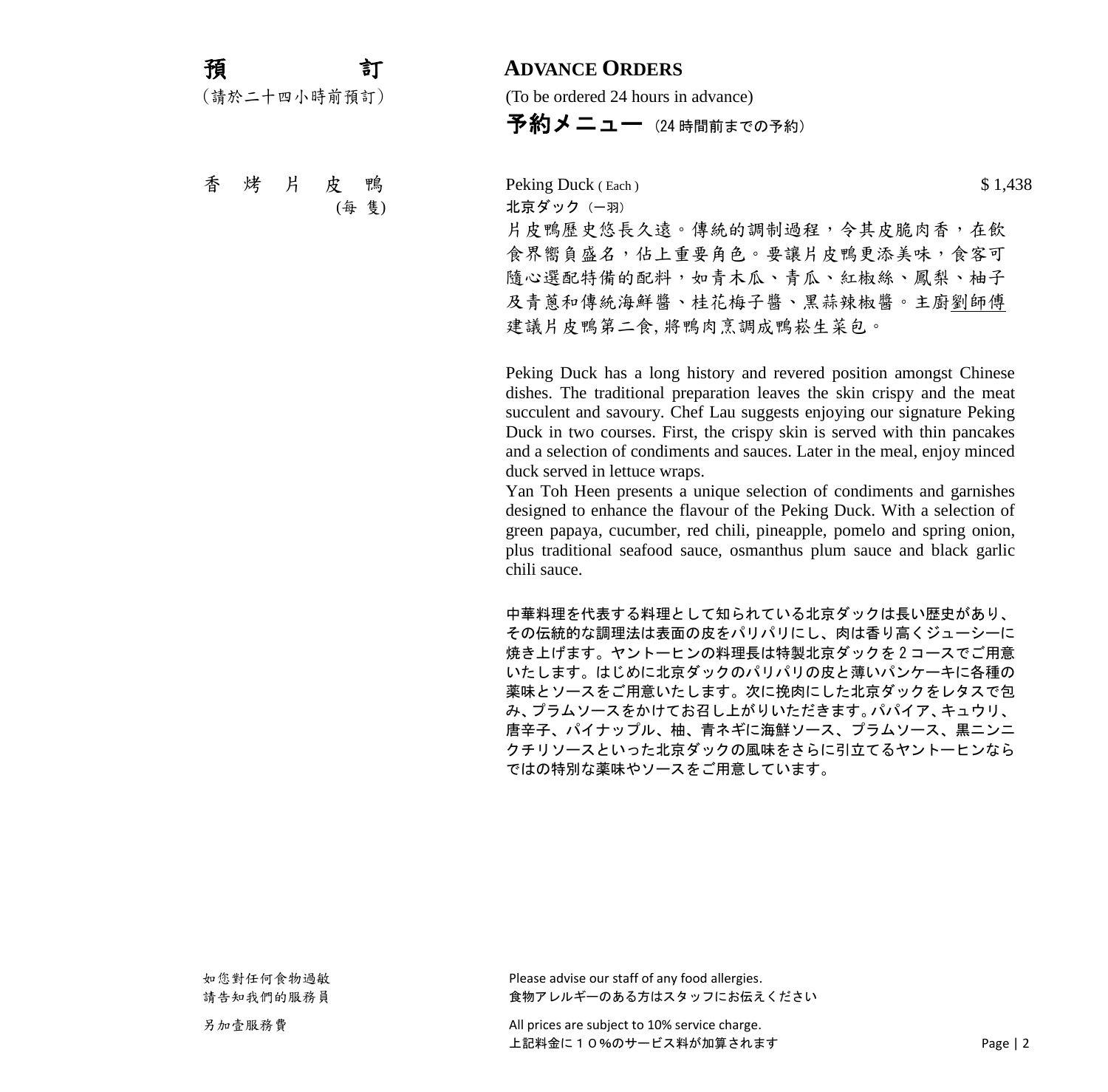| 預            | 訂     | <b>ADVANCE ORDERS</b>                                                                                                                                                                                                                                                                                                          |         |
|--------------|-------|--------------------------------------------------------------------------------------------------------------------------------------------------------------------------------------------------------------------------------------------------------------------------------------------------------------------------------|---------|
| (請於二十四小時前預訂) |       | (To be ordered 24 hours in advance)                                                                                                                                                                                                                                                                                            |         |
|              |       | 予約メニュー (24時間前までの予約)                                                                                                                                                                                                                                                                                                            |         |
| 金陵脆皮乳豬全體     |       | <b>Barbecued Whole Suckling Pig</b><br>仔豚の姿焼き<br>金陵脆皮乳豬,選取4.5千克重乳豬,將上乘麥芽糖塗滿豬身,<br>風乾四小時,再以傳統方法炭燒,令乳豬皮脆肉嫩。                                                                                                                                                                                                                      | \$1,988 |
|              |       | Each 4.5kg Jinling Suckling Pig is coated with maltose and air-dried for<br>four hours. Traditional charcoaling makes the skin crispy and the meat<br>tender.                                                                                                                                                                  |         |
|              |       | 仔豚の姿焼きでは、麦芽糖でコーティングし4時間あまり乾燥させた4.5kg<br>の仔豚を用います。昔ながらの炭火を使い仔豚の表面の皮はパリパリに肉は<br>ジューシーに焼き上げます。                                                                                                                                                                                                                                    |         |
| 玫瑰荷香富貴雞      | (每 隻) | Fortune Chicken (Each)<br>鶏の泥包み焼き (一羽)                                                                                                                                                                                                                                                                                         | \$1,488 |
|              |       | 富貴雞,採用1.8千克重的黃油雞,加入頂級陳草菇及玫瑰露酒浸<br>透的大頭菜,以優質鮮荷葉和塘泥包裹,再焗制五小時。品嚐時<br>香氣四溢。                                                                                                                                                                                                                                                        |         |
|              |       | We use a 1.8 kg chicken wrapped in a quality fresh lotus leaf and pond soil.<br>The preserved vegetables are marinated with Mei Kuei Lu Chiew. The<br>chicken is then baked for five hours with the vegetables and a mixture of<br>herbs comprised of aged mushrooms, completely infusing the aroma of the<br>herbs and juice. |         |
|              |       | 鶏の泥包み焼きでは1.8kgの鶏を新鮮な蓮の葉で包み、粘土で塗り固めます。<br>そして熟成キノコ、ローズヘッドなどのハーブでマリネし、ハーブと肉汁                                                                                                                                                                                                                                                     |         |

の香りが豊かに広がるまで 5 時間蒸し焼きにします。

如您對任何食物過敏 Please advise our staff of any food allergies. 請告知我們的服務員 おんじゃ ちゃん 食物アレルギーのある方はスタッフにお伝えください

上記料金に 10%のサービス料が加算されます **Name Address Page | 3**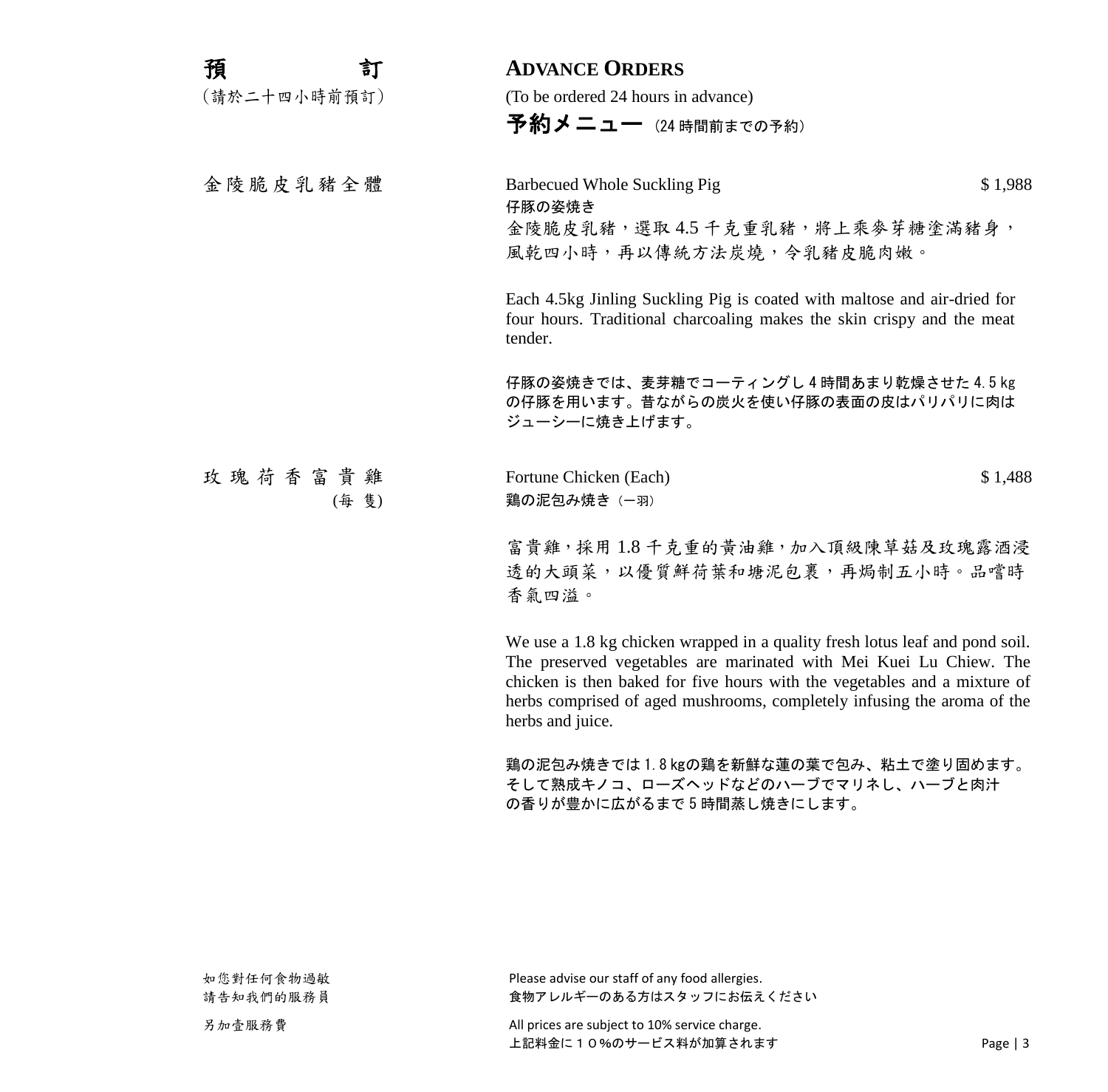## 廚師時令美 饌 **CHEF 'S SEASONAL RECOMMENDATIONS** 料理長の季節のおすすめ料理

|            |                                                                                                             | 每位<br>Per Person<br>一人前 |
|------------|-------------------------------------------------------------------------------------------------------------|-------------------------|
| 凍鮑片露筍伴海蜇頭  | Chilled Sliced Abalone with Jelly Fish and Asparagus<br>スライスした鮑 くらげ アスパラガスの冷菜                               | \$320                   |
| 天府西班牙紅蝦    | Simmered Carabinero Shrimp with Egg and Chili Sauce<br>スペイン産海老と卵のチリソース仕上げ                                   | \$268                   |
| 鹿兒島香芒龍蝦球   | Crispy Lobster with Kagoshima Mango<br>クリスピーロブスター 鹿児島産マンゴー添え                                                | \$320                   |
| 貢棗陳皮蒸斑柳    | Steamed Garoupa Fillet with Mandarin Zest<br>and Red Dates<br>陳皮と棗入りハタの蒸しもの                                 | \$260                   |
| 醬爆和牛鴨肝黃金盞  | Wok-fried Wagyu and Duck Liver<br>with Spicy Sauce<br>和牛肉とダックレバー<br>のスパイシーソース炒めジャガイモのバスケット入り                | \$268                   |
| 咸香紅蝦膏臘味炒香苗 | Fried Rice with Carabinero Shrimp Roe<br>with Mixed Air-dried Meat and Salty Egg<br>スペイン産海老味噌 乾肉 塩漬卵入りチャーハン | \$148                   |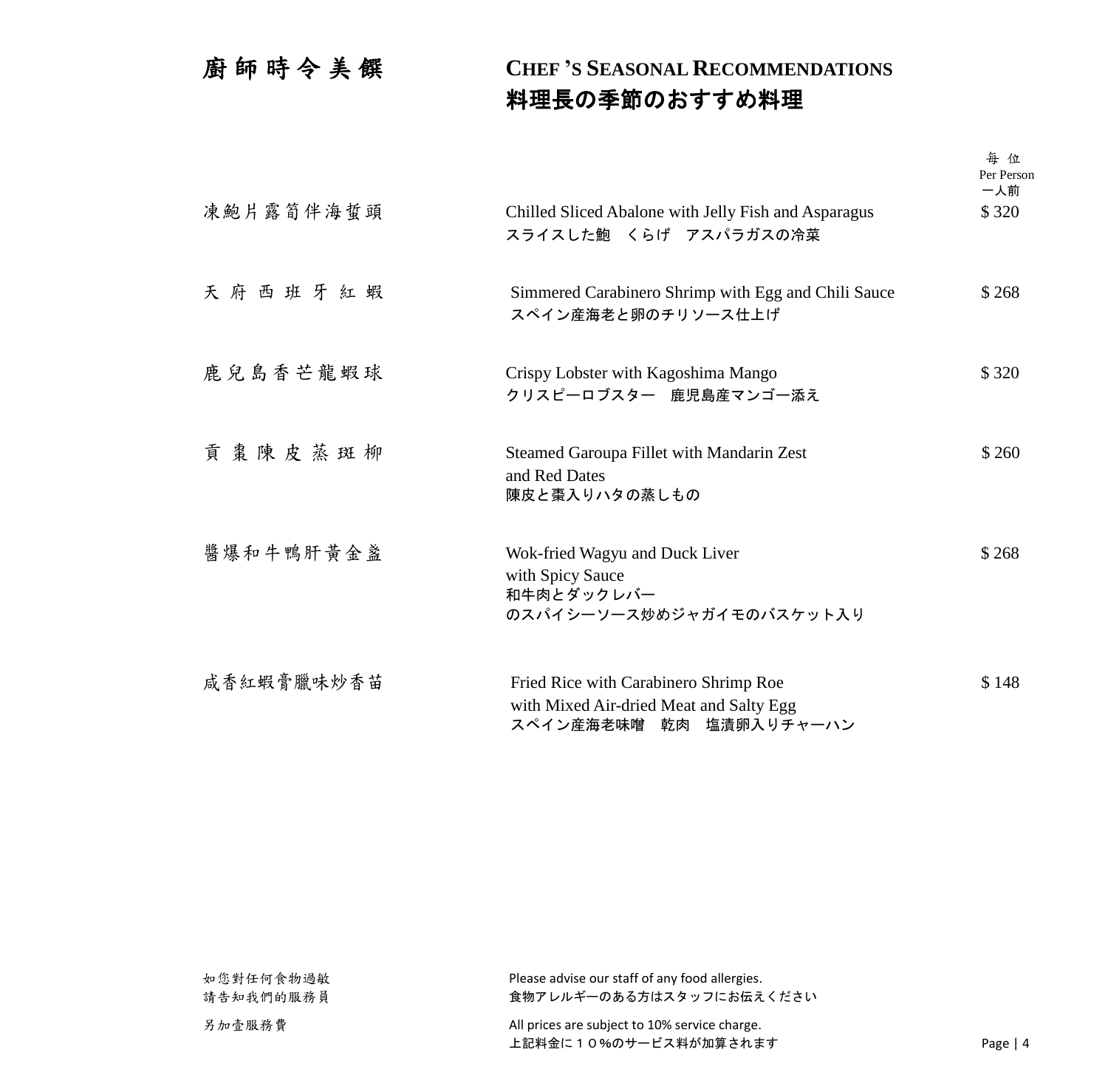## 時 令 鮮 蠔 推 介 **SEASONAL OYSTER RECOMMENDATIONS** 季節の牡蠣 シェフのおすすめ

|                                     |                                                                                                                         | 每位<br>Per Person<br>一人前 |
|-------------------------------------|-------------------------------------------------------------------------------------------------------------------------|-------------------------|
| 黑松露蜜糖香煎金蠔<br>(2 <sup>4</sup> )      | Golden Sun-dried Oyster with Black Truffle Honey<br>(2 Pieces)<br>干し牡蠣 黒トリュフ入り蜂蜜 (2個)                                   | \$198                   |
| 酥脆西班牙鮮蠔配岩鹽無花果汁<br>(2 <sup>4</sup> ) | Crispy Spanish Oyster with Rock Salt<br>and Figs Sauce (2 Pieces)<br>スペイン産牡蠣の揚げ焼き (2個)                                  | \$198                   |
| 黑蒜大千岩手蠔<br>(2 <sup>4</sup> )        | Stewed Iwate Oyster with Black Garlic<br>and Dried Chili Sauce (2 Pieces)<br>岩手産牡蠣の黒胡椒&ドライチリソース炒め (2個)                  | \$198                   |
| 三杯汁石燒岩手蠔煲<br>(2 <sup>4</sup> )      | Stewed Iwate Oyster with Rice Wine Spicy Sauce<br>served in a Hot Stone (2 Pieces)<br>岩手産牡蠣のライスワイン&スパイシーソース炒め (鉄鍋) (2個) | \$198                   |
| 西班牙鮮蠔脆香苗伴紅蝦濃湯                       | Crispy Rice with Spanish Oyster<br>in Carabinero Shrimp Bouillon<br>スペイン産牡蠣とカラビネロ海老スープのおこげ                              | \$198                   |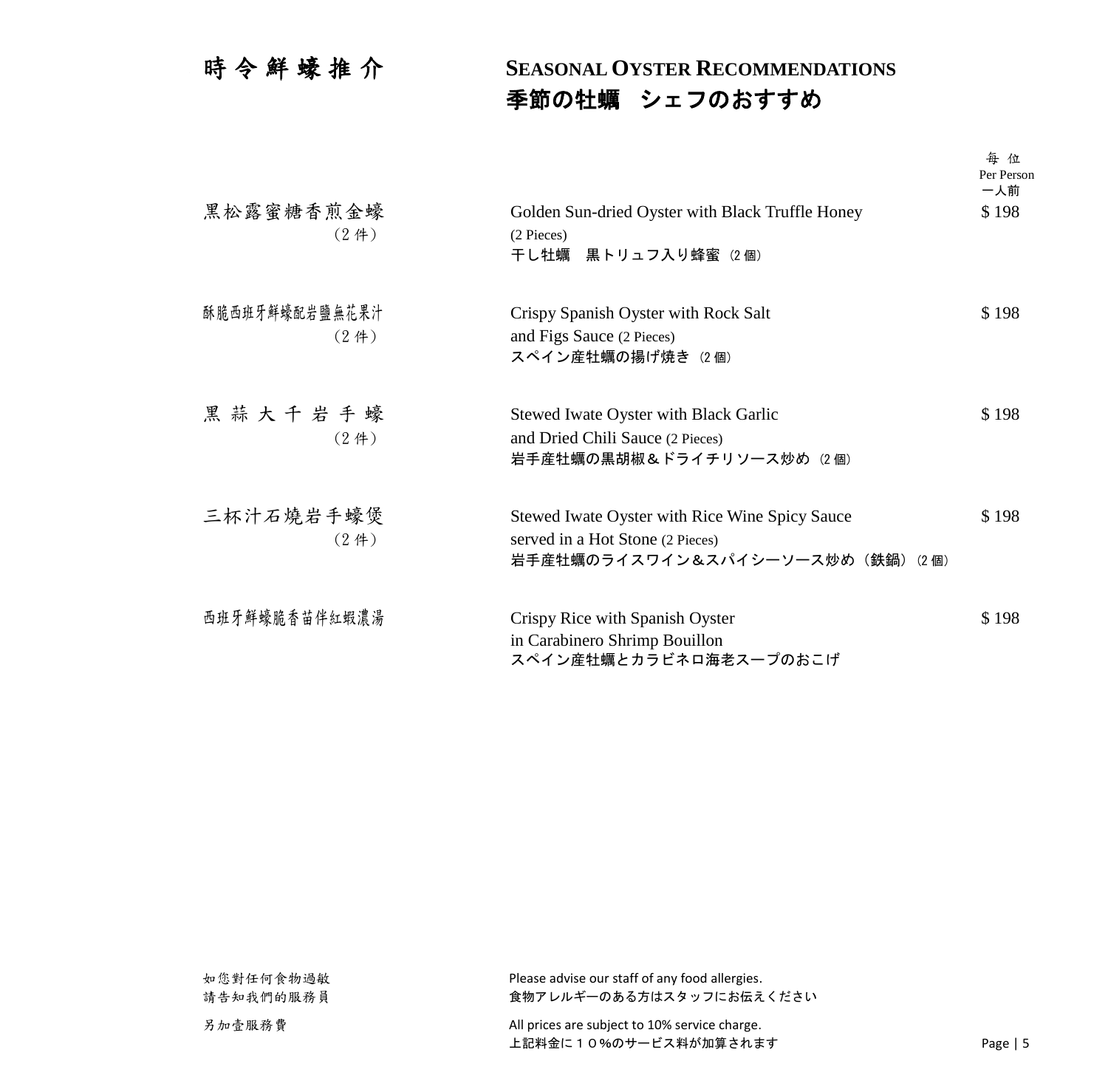| 風<br>味<br>小<br>食       | <b>APPETIZERS</b><br>前菜                                                                                                                         |            |
|------------------------|-------------------------------------------------------------------------------------------------------------------------------------------------|------------|
| 彩<br>玉<br>盤<br>五<br>福  | Cold Jelly Fish with Shredded Abalone, Fish Maw<br>Sea Cucumber, Roasted Duck and Vegetables Julienne<br>スライスあわび、魚の浮き袋、なまこ、<br>ローストダックとクラゲの和えもの | \$880      |
| 柚子醋香雜菌黑木耳              | Assorted Mushrooms and Black Fungus with Yuzu Dressing<br>キノコと黒木耳の柚子ドレッシング風味                                                                    | \$108      |
| 雜菌 XO 醬 脆 青 瓜          | Crispy Cucumber with Fungus XO Chili Sauce<br>キュウリと木耳 XO ソース添え                                                                                  | \$110      |
| 薑<br>蔥海蜇頭雞絲            | Cold Shredded Chicken and Jelly Fish with Ginger<br>and Spring Onion<br>鶏肉とクラゲの冷菜                                                               | \$220      |
| 黑松露窩貼大蝦                | Crispy Fresh Prawns with Black Truffle<br>クリスピーな海老と黒トリュフ                                                                                        | \$252      |
| 龍<br>帶<br>玉<br>梨<br>香  | Golden Scallops with Minced Shrimp, Fresh Pear<br>and Yunnan Ham<br>帆立貝と海老のすり身、洋梨の重ね揚げ                                                          | \$270      |
| 蝦錦鹵雲<br>鮮<br>吞         | Crispy Shrimp Dumplings with Sweet and Sour Sauce<br>揚げワンタン甘酢ソース添え                                                                              | \$300      |
| 墝<br>味                 | <b>BARBECUED MEAT</b><br>焼き物                                                                                                                    |            |
| 桂花蜜汁燒脆鱔                | Barbecued Fillet of Freshwater Eel with Osmanthus Honey Sauce<br>鰻のはちみつ風味焼き                                                                     | \$360      |
| 燒<br>脆<br>腩<br>皮<br>肉  | Roasted Pork Belly with Crispy Crust<br>豚肉のロースト                                                                                                 | \$260      |
| 米<br>燒<br>鴨<br>明<br>爐  | <b>Roasted Farm Duck</b><br>ローストダック                                                                                                             | \$260      |
| 汁黑豚叉燒<br>蜜             | <b>Barbecued Pork with Honey</b><br>黒豚のチャーシュー                                                                                                   | \$260      |
| 雞<br>瑰<br>豉<br>玫<br>油  | Simmered Chicken in Soy Sauce<br>鶏の醤油煮                                                                                                          | \$220      |
| 如您對任何食物過敏<br>請告知我們的服務員 | Please advise our staff of any food allergies.<br>食物アレルギーのある方はスタッフにお伝えください                                                                      |            |
| 另加壹服務費                 | All prices are subject to 10% service charge.<br>上記料金に10%のサービス料が加算されます                                                                          | Page $  6$ |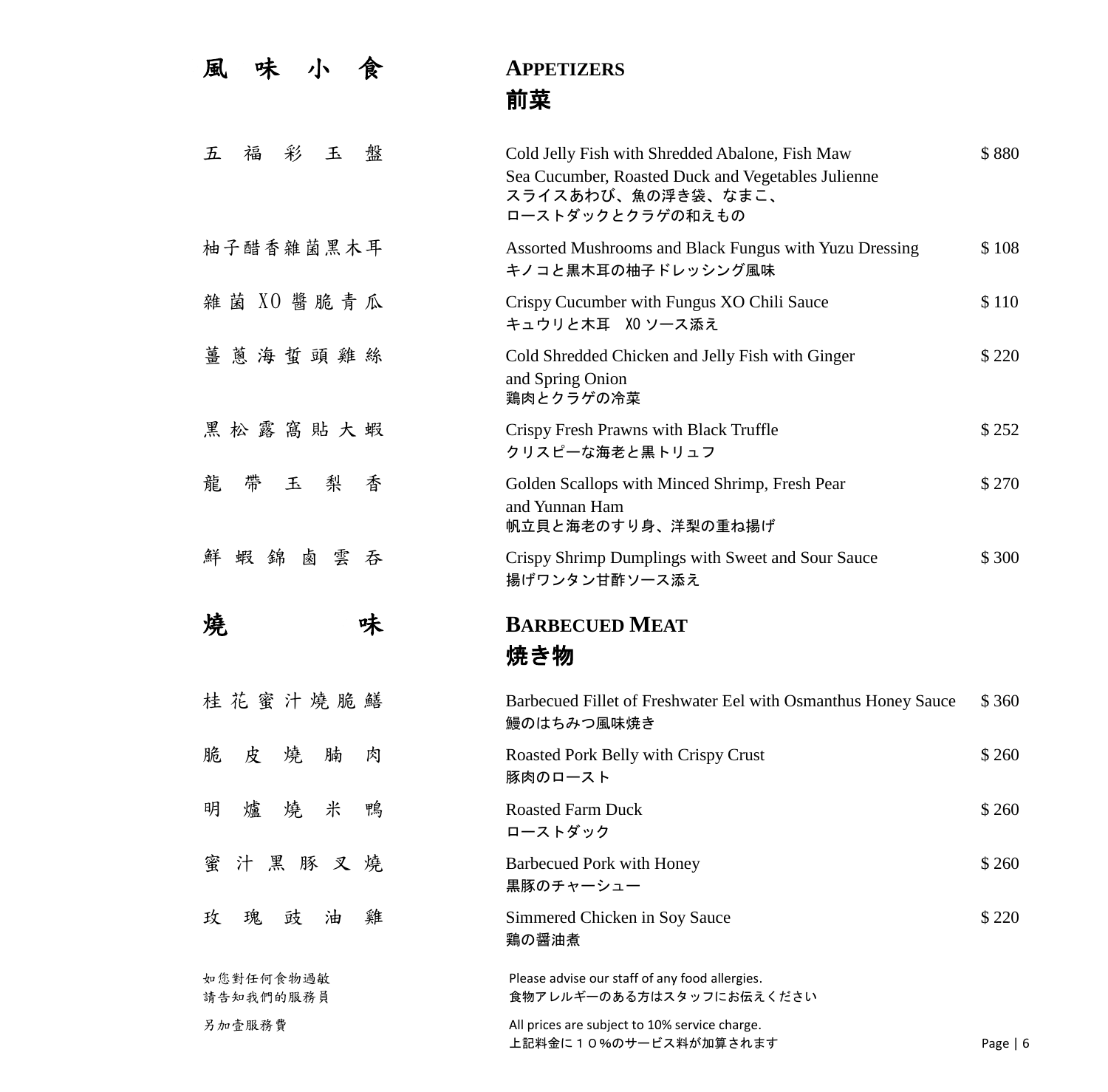| 湯<br>燉             | <b>DOUBLE BOILED SOUP</b>                                        |        |
|--------------------|------------------------------------------------------------------|--------|
| (製作需時二十五分鐘)        | (Requires 25 minutes' preparation)                               |        |
|                    | 澄ましスープ $(. 調理時間は約 25 分)$                                         |        |
| 迷你佛跳牆              | Buddha Jumping Over the Wall (Per Person)                        | \$988  |
| 六頭鮮鮑、花膠、婆參、        | Double Boiled Abalone, Fish Maw, Sea Cucumber, Conpoy, Morchella |        |
| 瑤柱、羊肚菌、竹笙、         | Bamboo Piths, Bird's Nest, Mushrooms and Black Chicken in Soup   |        |
| 官燕、花菇、竹絲雞<br>(每位)  | あわびの姿煮、魚の浮き袋、なまこ、貝柱、キノコ、絹笠茸、<br>燕の巣、しいたけ、黒鶏肉のスープ(一人前)            |        |
| 冬蟲草竹絲雞燉鮑魚          | Double Boiled Abalone with Black Chicken                         | \$980  |
| (每位)               | and Dong Chong Cao (Per Person)<br>鮑、鶏肉、冬虫夏草入りスープ (一人前)          |        |
| 膠 燉<br>花<br>遼<br>參 | Double Boiled Fish Maw and Sea Cucumber (Per Person)             | \$580  |
| (每位)               | 魚の浮き袋となまこ入りのスープ(一人前)                                             |        |
| 花<br>響<br>膠 燉<br>螺 | Double Boiled Fish Maw and Sea Whelk (Per Person)                | \$280  |
| (每位)               | 魚の浮き袋とほら貝のスープ (一人前)                                              |        |
| 無花果海參燉羊肚菌          | Double Boiled Sea Cucumber with Figs and Morchella (Per Person)  | \$220  |
| (每位)               | なまこの柔らか煮とイチジク、キノコ(一人前)                                           |        |
| 汤                  | <b>SOUP</b>                                                      |        |
|                    | スーブ                                                              |        |
| 鮑魚絲韮皇瑤柱羹           | Shredded Abalone with Conpoy and Chives Soup (Per Person)        | \$ 200 |
| (每位)               | スライスあわびのスープ 干し貝柱とニラネギ入り (一人前)                                    |        |
| 生拆蟹肉粟米羹            | Sweet Corn and Fresh Crabmeat Soup (Per Person)                  | \$200  |
| (每位)               | スイートコーンと蟹肉のスープ (一人前)                                             |        |

| 如您對任何食物過敏 | Please advise our staff of any food allergies. |            |
|-----------|------------------------------------------------|------------|
| 請告知我們的服務員 | 食物アレルギーのある方はスタッフにお伝えください                       |            |
| 另加壹服務費    | All prices are subject to 10% service charge.  |            |
|           | 上記料金に10%のサービス料が加算されます                          | Page $ 7 $ |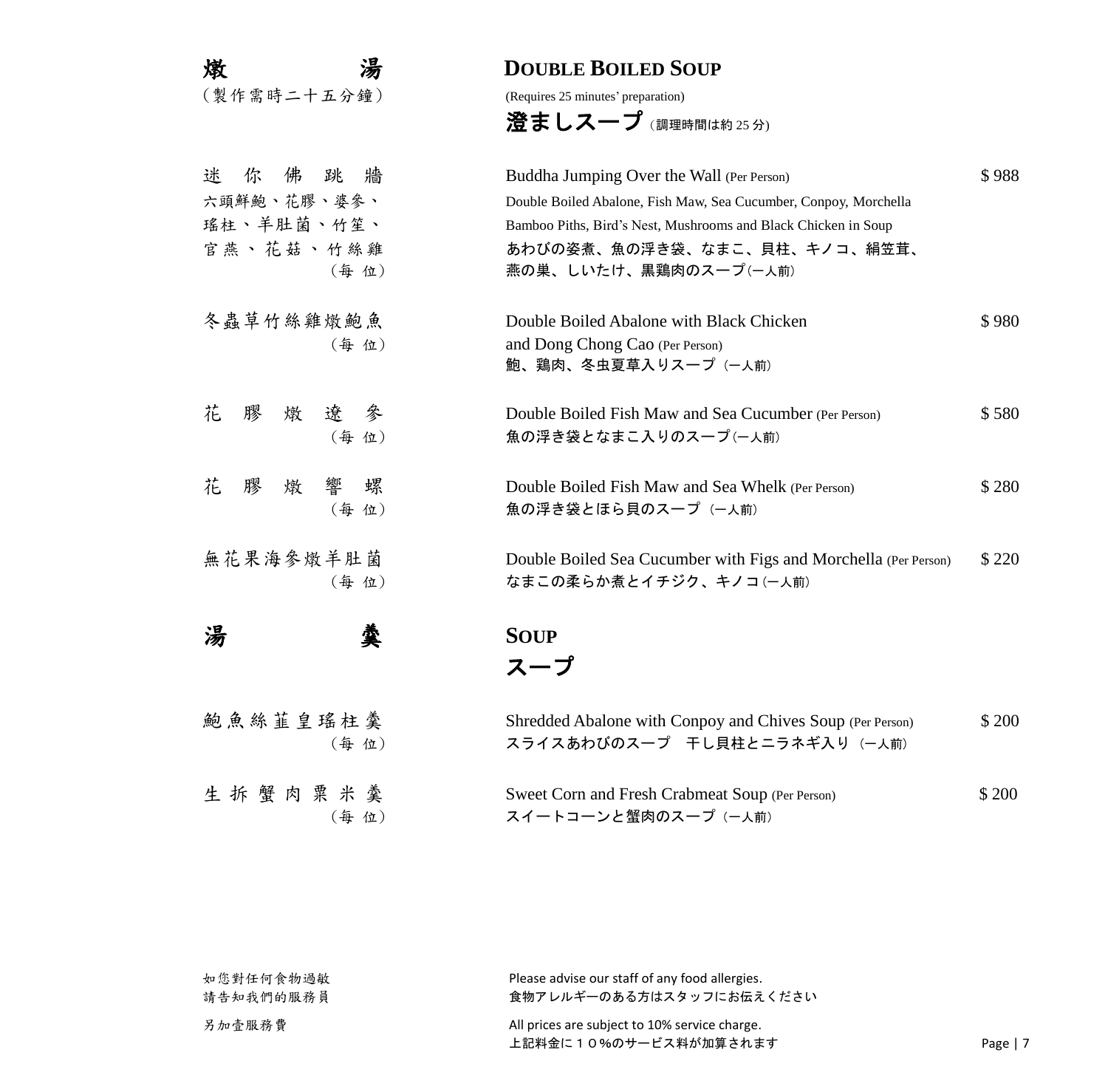| 劉師傅巧手推介                       | <b>CHEF LAU'S RECOMMENDATIONS</b>                                                                      |                   |
|-------------------------------|--------------------------------------------------------------------------------------------------------|-------------------|
|                               | 料理長のおすすめ料理                                                                                             |                   |
| 燒<br>官<br>梅<br>紅<br>燕         | Braised Imperial Bird's Nest with Crabmeat Roe                                                         | \$880             |
| (每位)                          | (Per Person)<br>蟹肉と蟹の卵入りツバメの巣 (一人前)                                                                    |                   |
| 蓋<br>鮮<br>蟹<br>脆<br>釀<br>(每隻) | Golden Stuffed Crab Shell with Crabmeat (Per Piece)<br>蟹の甲羅揚げ (一個)                                     | \$238             |
| 鹽<br>雞<br>椒<br>腿<br>田         | Golden Frog Legs with Spicy Salt<br>蛙もも肉のから揚げ山椒風味                                                      | \$240             |
| 乳<br>豬<br>件<br>化<br>皮         | <b>Barbecued Suckling Pig</b><br>仔豚の皮のロースト                                                             | \$360             |
| 鴛鴦蠔崧生菜包                       | Wok-fried Diced Spanish Oyster and Sun-dried Oyster<br>served with Lettuce Wraps<br>スペイン産牡蠣と干し牡蠣のレタス包み | \$398             |
| 豉汁白露筍明蝦球                      | Wok-fried Prawns with White Asparagus<br>in Black Bean Sauce<br>海老と白アスパラの黒豆ソース炒め                       | \$400             |
| 煎<br>香<br>抽<br>斑<br>柳<br>頭    | Wok-seared Garoupa Fillet with Soy Sauce<br>ハタの切り身の醤油炒め                                                | \$660             |
| 蒜片青尖椒爆和牛                      | Wok-fried Wagyu with Green Peppers,<br><b>Mushrooms and Garlic</b><br>和牛、ししとう、エリンギのガーリック炒め             | \$600             |
| 龍<br>皇<br>鮮<br>炒<br>奶         | Wok-fried Lobster with Crabmeat Roe and Fresh Milk<br>ロブスターと蟹みそのミルク炒め                                  | \$900             |
|                               | 半隻<br>Half<br>半羽                                                                                       | 每隻<br>Whole<br>一羽 |
| 崗<br>龍<br>雞<br>脆<br>皮         | \$300<br>Crispy Lung Kong Chicken<br>広東風ローストチキン                                                        | \$600             |
| 如您對任何食物過敏<br>請告知我們的服務員        | Please advise our staff of any food allergies.<br>食物アレルギーのある方はスタッフにお伝えください                             |                   |
| 另加壹服務費                        | All prices are subject to 10% service charge.<br>上記料金に10%のサービス料が加算されます                                 | Page $ 8$         |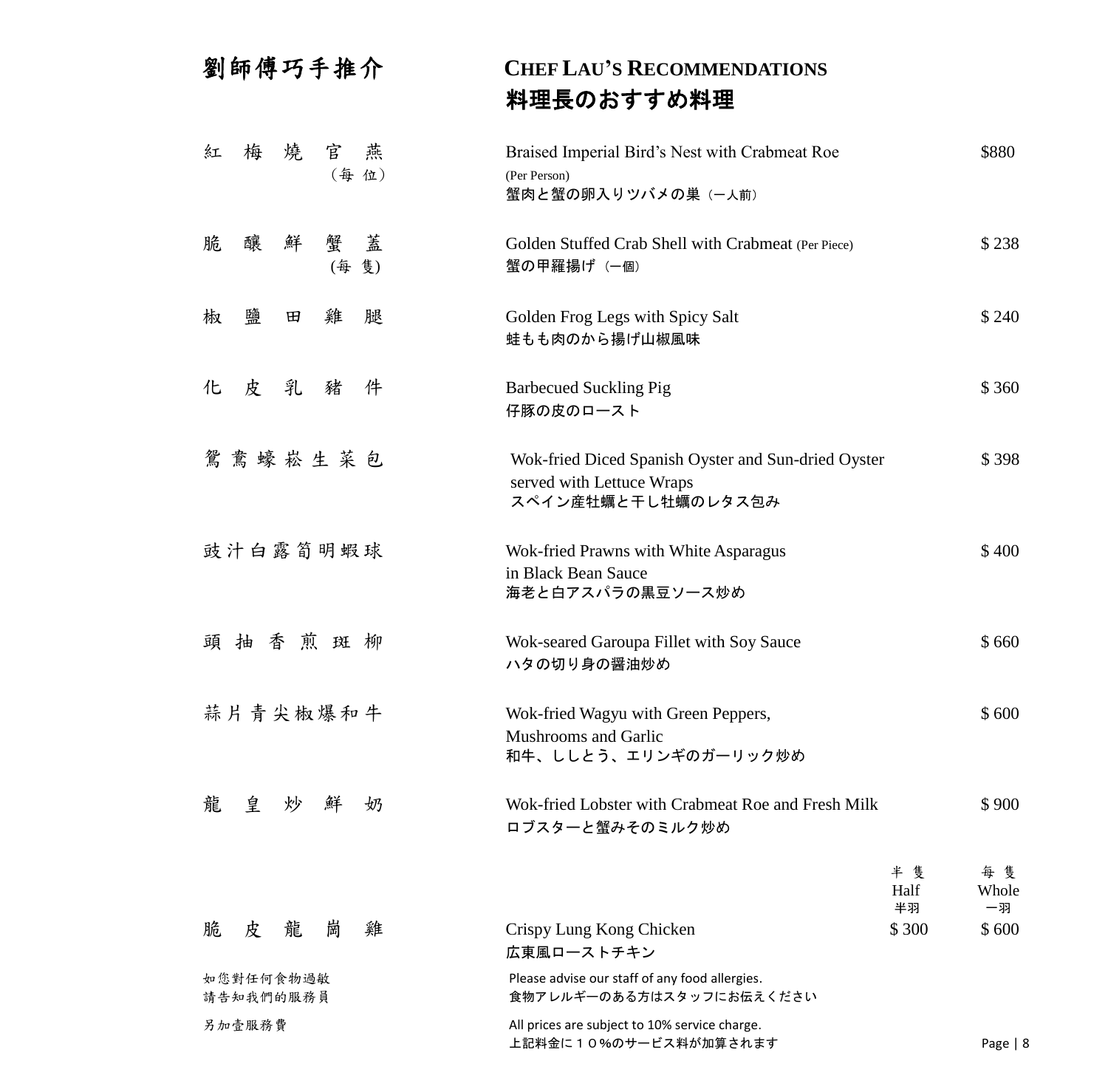| 鮑<br>魚                         | <b>ABALONE AND DRIED SEAFOOD</b><br>あわび、海 鮮                                                                     |           |
|--------------------------------|-----------------------------------------------------------------------------------------------------------------|-----------|
| 蠔皇原隻廿八頭吉品<br>(每 隻)             | Braised Whole Abalone (28 Heads) in Oyster Jus<br>(Per Piece)<br>あわびのオイスターソース姿煮(28 頭級) (一個)                     | \$1,800   |
| 蠔<br>皇鮮<br>片<br>鮑              | Braised Sliced Abalone in Oyster Jus<br>スライスあわびのオイスターソース煮                                                       | \$1,080   |
| 蠔皇原隻鮑魚扣花膠<br>(每 位)             | Braised Whole Abalone with Fish Maw in Oyster Jus (Per Person)<br>鮑のオイスターソース姿煮 (一人前)                            | \$780     |
| 蠔皇鮑角扣鵝掌<br>(每 位)               | Braised Abalone with Goose Web (Per Person)<br>あわびとガチョウの水かきの蒸し煮 (一人前)                                           | \$490     |
| 蝦籽遼參伴玉環柱甫<br>(每 位)             | Braised Sea Cucumber with Shrimp Roe<br>and Conpoy Stuffed in Turnip (Per Person)<br>なまことエビの卵の蒸し煮 大根の貝柱詰め (一人前) | \$440     |
| 玉簪百花鮑魚卷<br>(每 位)               | Braised Abalone Rolls with Shrimp Paste<br>and Asparagus (Per Person)<br>海老のすり身とアスパラガスのあわび巻き (一人前)              | \$340     |
| 窩<br>燕                         | <b>BIRD'S NEST</b><br>つばめの巣                                                                                     |           |
| 醸<br>官<br>燕<br>笙<br>竹<br>(每位)  | Braised Imperial Bird's Nest Stuffed in Bamboo Piths<br>(Per Person)<br>絹笠茸のつばめの巣詰め (一人前)                       | \$820     |
| 茸<br>雞<br>燴<br>官<br>燕<br>(每位)  | Braised Imperial Bird's Nest Soup with Minced Chicken<br>(Per Person)<br>鶏ひき肉とつばめの巣スープ (一人前)                    | \$780     |
| 海<br>鮮<br>燕<br>羹<br>窩<br>(每 位) | Braised Bird's Nest with Seafood Soup<br>(Per Person)<br>海の幸とつばめの巣のスープ (一人前)                                    | \$230     |
| 如您對任何食物過敏<br>請告知我們的服務員         | Please advise our staff of any food allergies.<br>食物アレルギーのある方はスタッフにお伝えください                                      |           |
| 另加壹服務費                         | All prices are subject to 10% service charge.<br>上記料金に10%のサービス料が加算されます                                          | Page $ 9$ |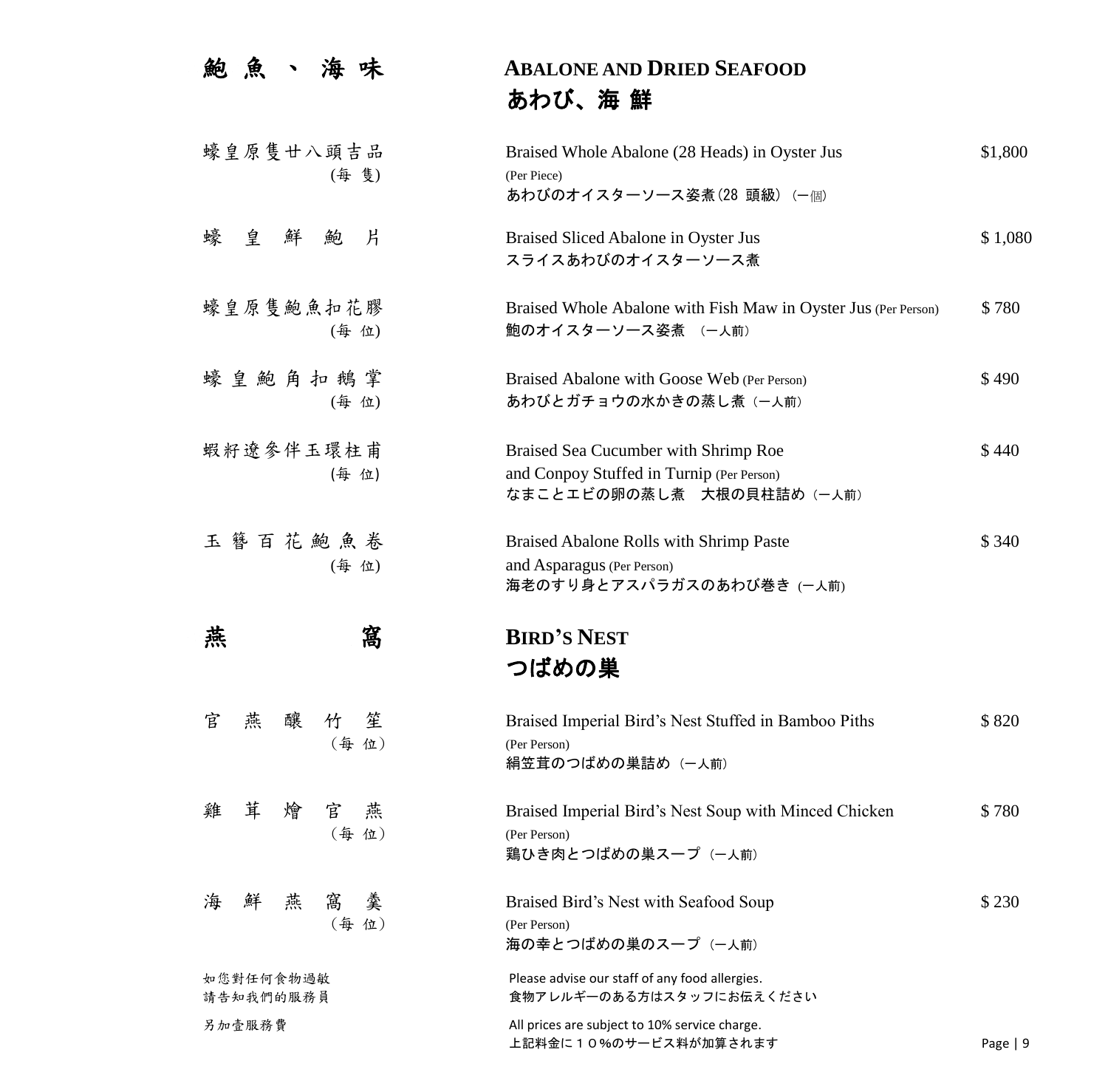## 海 鮮 **CRUSTACEANS & FISH** 海 鮮

| 圍蝦、龍蝦、<br>基            | Shrimp, Lobster,                                                              | 時 價          |
|------------------------|-------------------------------------------------------------------------------|--------------|
| 蟹、膏蟹<br>肉<br>$\sim$    | Mud Crab, Cream Crab,                                                         | Market Price |
| 老鼠斑、東星斑                | Mouse Garoupa, Eastern Star Garoupa, Coral Garoupa                            |              |
| 子<br>瓜<br>斑            | 海老、ロブスター、肉蟹、子持ち蟹、マウスガルーパ、                                                     |              |
|                        | イースタンスターガルーパ、コーラルガルーパ                                                         |              |
| 羊肚菌上湯焗開邊龍蝦             | Simmered Lobster with Morchella                                               | \$320        |
| (每 位)                  | in Supreme Broth (Per Person)                                                 |              |
|                        | ロブスターとアミガサタケのスープ仕立て (一人前)                                                     |              |
| 響<br>螺<br>釀<br>焗<br>大  | Baked Stuffed Sea Whelk in Shell (Per Piece)                                  | \$178        |
| (每<br>隻)               | ほら貝の詰めもの焼 (一個)                                                                |              |
| 花<br>蟹<br>拑<br>脆<br>百  | Golden Crab Claw with Minced Shrimp (Per Piece)                               | \$180        |
| (每隻)                   | 蟹爪のフライ (一個)                                                                   |              |
| 黑蒜干邑香草龍蝦球              | Wok-fried Lobster with Black Garlic                                           | \$880        |
|                        | and Herbs in Cognac                                                           |              |
|                        | ロブスターと黒ニンニクとハーブの炒め コニャック風味                                                    |              |
| 蒜子火腩星斑翅煲               | Braised Garoupa and Roasted Pork Belly with Garlic                            | \$780        |
|                        | served in a Casserole                                                         |              |
|                        | ガルーパと豚肉とガーリックの土鍋焼き                                                            |              |
| 麵醬薑蔥生炆斑球               | <b>Braised Garoupa Fillet with Ginger</b>                                     | \$660        |
|                        | and Spring Onion in Soy Beans Paste<br>ハタの切り身のみそ煮ねぎしょうが風味                     |              |
|                        |                                                                               |              |
| XO 醬 蟹 拑 粉 絲 煲         | Stewed Crab Claw with Vermicelli                                              | \$420        |
|                        | in Homemade XO Chili Sauce<br>蟹爪と春雨の×Oチリソース煮込み                                |              |
| 柚子脆香智利海鱸魚              |                                                                               |              |
| (4 件)                  | Wok-seared Chilean Sea Bass with Yuzu Sauce (4 Pieces)<br>チリ産スズキの柚子ソース焼き (4個) | \$390        |
|                        |                                                                               |              |
| 蟹皇带子蒸豆腐                | Steamed Scallop with Crabmeat Roe and Tofu<br>帆立と蟹肉と豆腐の蒸し物                    | \$380        |
|                        |                                                                               |              |
| 鮑魚汁海鮮炆布袋豆腐             | Stewed Tofu Sachets with Seafood in Abalone Sauce                             | \$370        |
|                        | 油揚げと海鮮のあわびソース煮                                                                |              |
| 桂花瑤柱炒花膠絲               | Wok-fried Scramble Egg with Conpoy and Fish Maw                               | \$360        |
|                        | 貝柱と魚の浮き袋入り卵炒め                                                                 |              |
| 如您對任何食物過敏<br>請告知我們的服務員 | Please advise our staff of any food allergies.<br>食物アレルギーのある方はスタッフにお伝えください    |              |
| 另加壹服務費                 | All prices are subject to 10% service charge.                                 |              |
|                        | 上記料金に10%のサービス料が加算されます                                                         | Page   10    |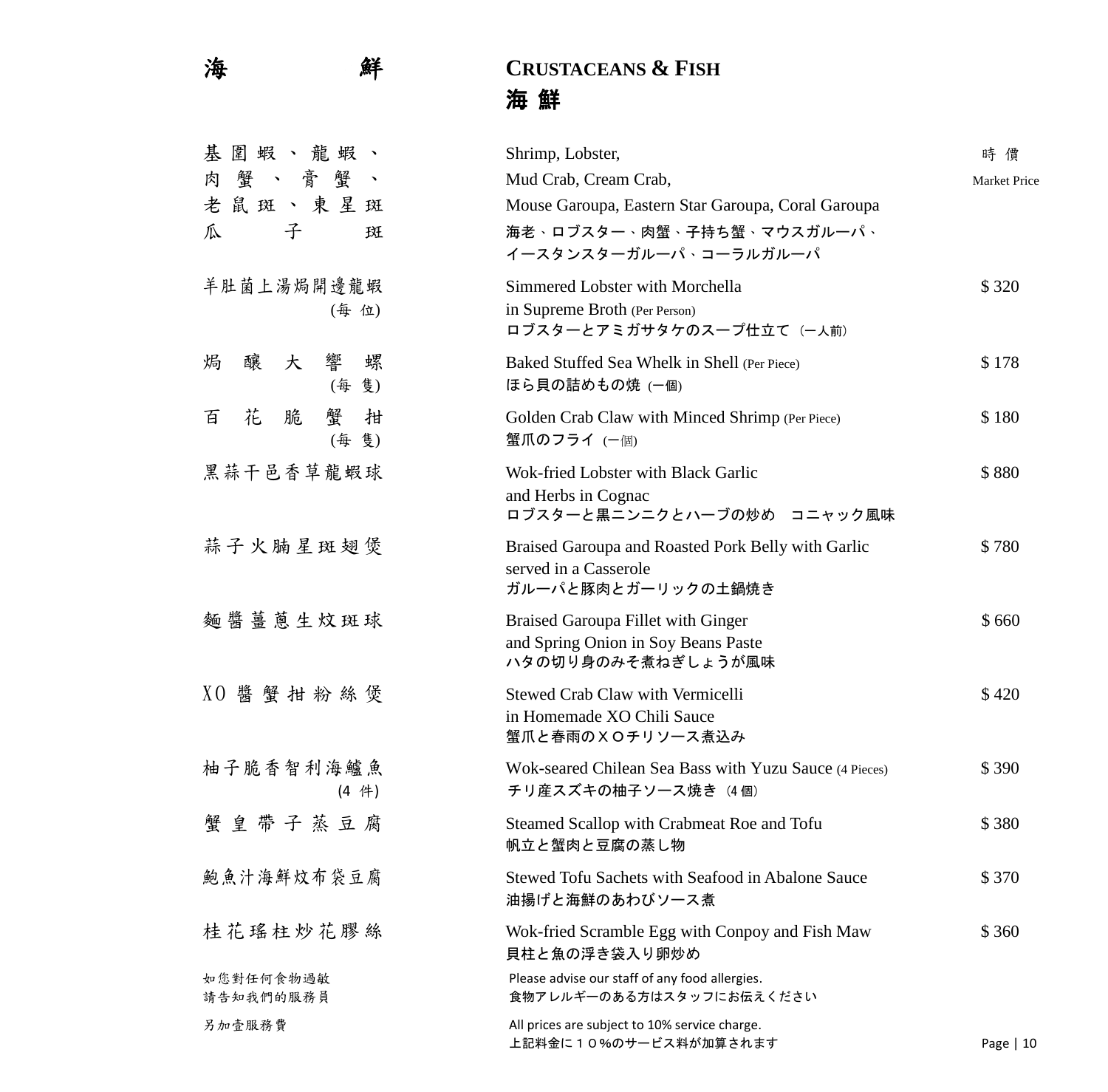肉 類 **MEAT** 肉 料 理

| 金杯黑椒爆和牛               | Wok-fried Wagyu with Black Peppercorns<br>served in a Golden Wheat Flour Basket<br>和牛の黒胡椒炒めのバスケット盛り | \$600 |
|-----------------------|-----------------------------------------------------------------------------------------------------|-------|
| 無花果蒜片炒穀飼牛             | Wok-fried Grain-fed Beef with Figs and Garlic<br>牛肉とイチジクとにんにくの炒め                                    | \$420 |
| 風沙鹿兒島黑豚茄子             | Wok-fried Kagoshima Pork with Eggplant and Garlic<br>鹿児島産豚肉と茄子のニンニク炒め                               | \$290 |
| 砵酒大根牛面珠               | <b>Stewed Turnip and Wagyu Cheek</b><br>in Marsala Sauce<br>大根と和牛ほほ肉のマサラワイン煮                        | \$280 |
| 菠<br>蘿<br>咕<br>嚕<br>肉 | Crispy Pork Fillet and Pineapple<br>with Sweet and Sour Sauce<br>酢豚                                 | \$280 |

| 如您對任何食物過敏<br>請告知我們的服務員 | Please advise our staff of any food allergies.<br>食物アレルギーのある方はスタッフにお伝えください |            |
|------------------------|----------------------------------------------------------------------------|------------|
| 另加壹服務費                 | All prices are subject to 10% service charge.                              |            |
|                        | 上記料金に10%のサービス料が加算されます                                                      | Page $ 11$ |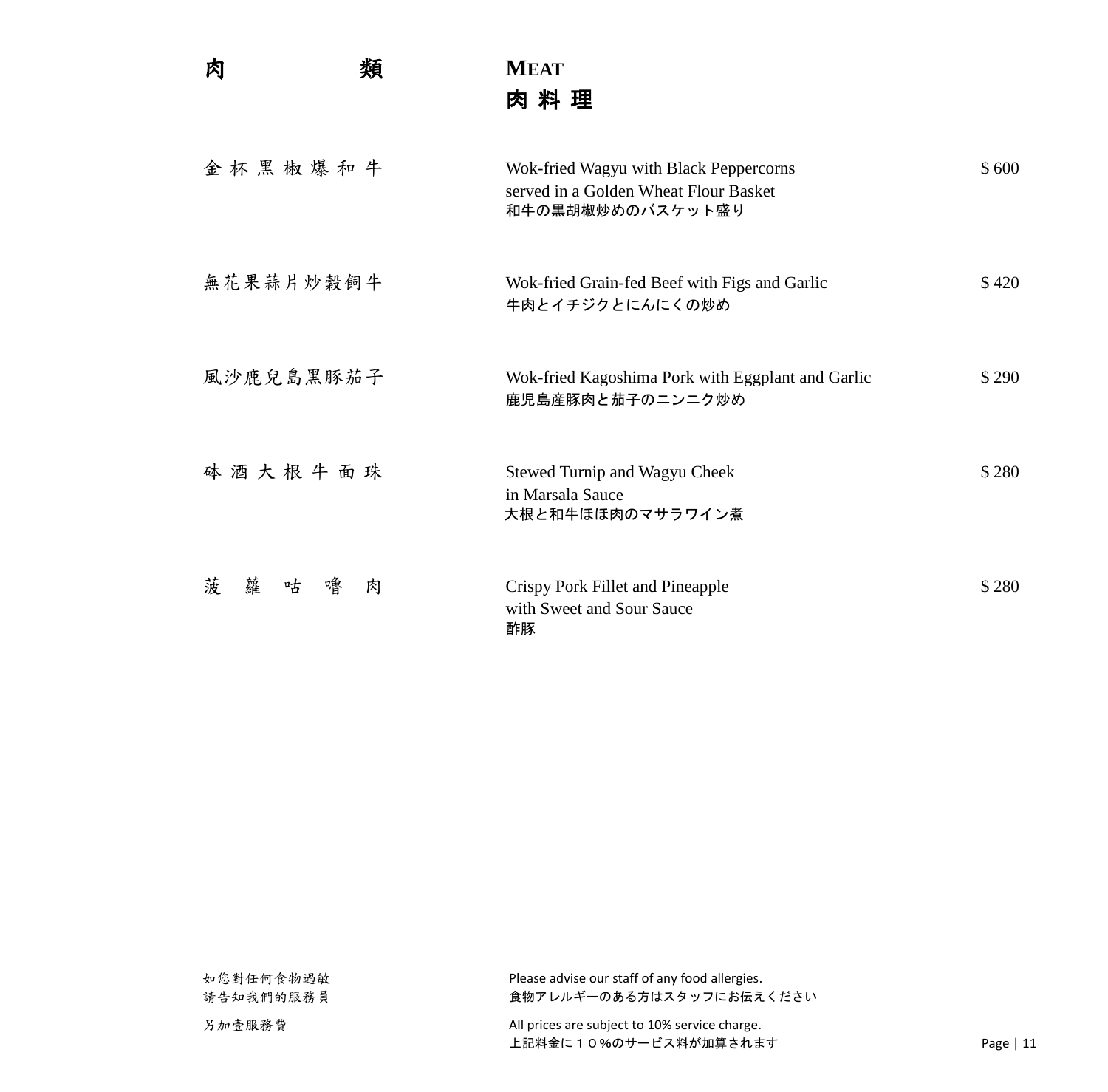家 禽 **POULTRY** 鳥 肉 料 理

| 瓦罉花彫豉油雞                       | Stewed Chicken with Soy Sauce and Hua Diao<br>served in a Casserole<br>鶏の醤油と花彫酒の煮込み           |                           | \$300                      |
|-------------------------------|-----------------------------------------------------------------------------------------------|---------------------------|----------------------------|
| 雞<br>甫<br>煎<br>檸<br>西         | Wok-seared Chicken Fillet with Lemon Sauce<br>鶏肉のレモンソースかけ                                     |                           | \$260                      |
| 骨<br>香<br>燒<br>軟<br>鴿<br>(每隻) | Roast Baby Pigeon (Each)<br>小鳩のロースト (一羽)                                                      |                           | \$138                      |
| 荔茸香酥鴨<br>(製作需時三十分鐘)           | Crispy Taro Net with Farm Duck<br>(Requires 30 minutes' preparation)<br>鴨肉のタロ芋の衣焼き(調理時間は約30分) | 半隻<br>Half<br>半羽<br>\$450 | 每隻<br>Whole<br>一羽<br>\$900 |
| 燒雲腿拼片皮雞                       | Crispy Chicken served with Prawn Crackers<br>and Crispy Yunnan Ham<br>骨なしクリスピーチキンの中国ハムフライ添え   | \$340                     | \$680                      |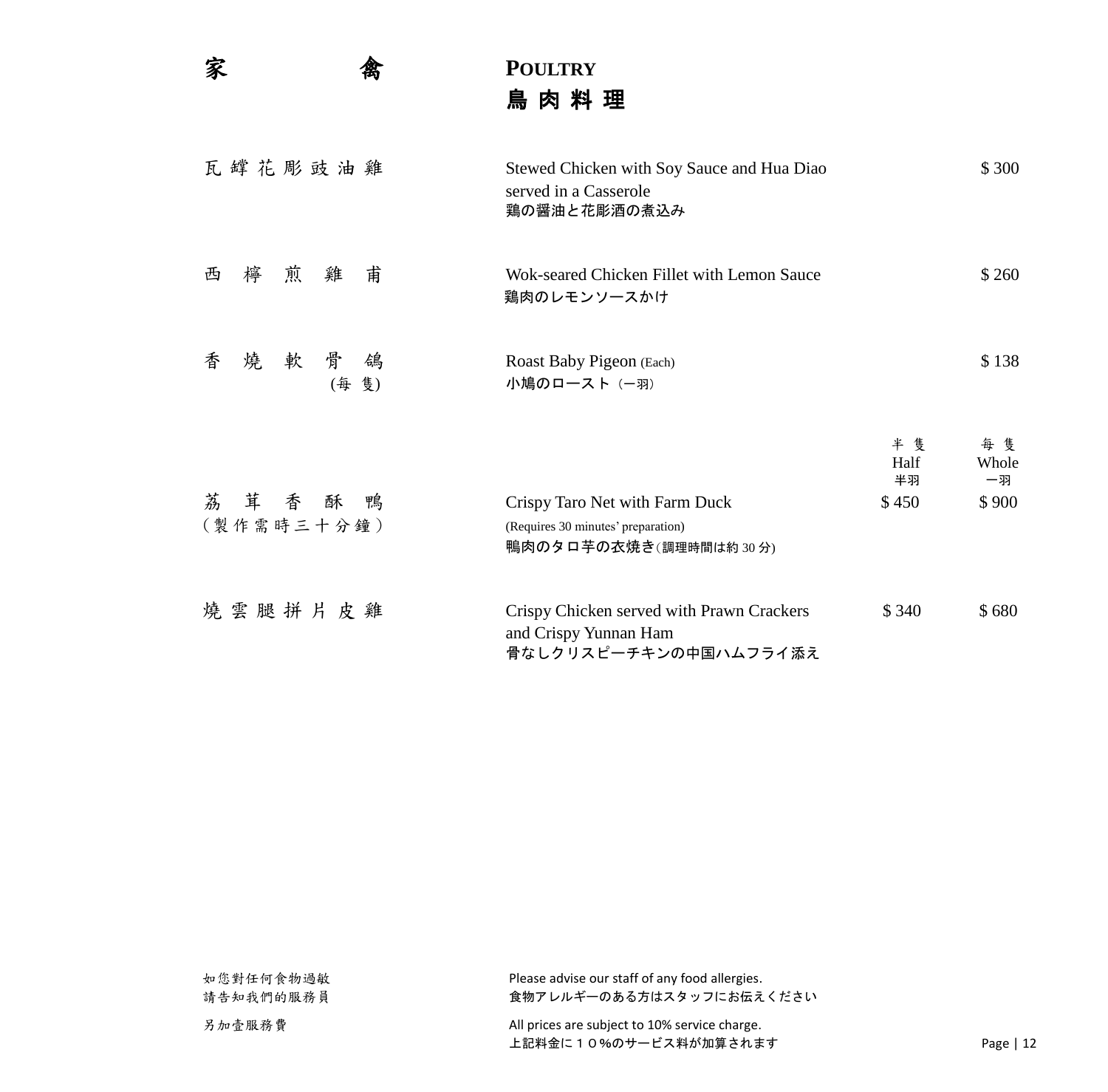| 素                      | 菜     | VEGETARIAN                                                                                                                                                       |        |
|------------------------|-------|------------------------------------------------------------------------------------------------------------------------------------------------------------------|--------|
| (全素材料)                 |       | (Strict Vegetarian)<br>野菜料理<br>(精進料理)                                                                                                                            |        |
| 松茸北菇燉菜膽湯<br>(製作需時二十分鐘) | (每 位) | Double Boiled Chinese Cabbage with Matsutake<br>and Black Mushrooms (Per Person)<br>(Requires 20 minutes' preparation)<br>松茸、しいたけと中国野菜入りのスープ(ー人前)<br>(調理時間は約20分) | \$200  |
| 酸辣豆腐雜菜羹                | (每 位) | Hot and Sour Soup with Tofu and Vegetables (Per Person)<br>野菜入り酸辣スープ(ー人前)                                                                                        | \$ 200 |
| 燕液竹笙上素卷                |       | Braised Bird's Nest and Imperial Fungus<br><b>Stuffed in Bamboo Piths</b><br>絹笠茸に詰めたつばめの巣ときくらげ                                                                   | \$250  |
| 鮮菌百合炒鴛鴦露筍              |       | Wok-fried White and Green Asparagus with Lily Bulbs<br>and Mixed Mushrooms<br>2色のアスパラガスと百合の根とキノコの炒め                                                              | \$230  |
| 香酥雜菌腐皮卷                |       | Crispy Tofu Sheet Rolls with Assorted Mushrooms<br>きのこ入り湯葉巻のフライ                                                                                                  | \$228  |
| 欖菜乾燒法豆                 |       | <b>Braised French Beans with Preserved Olives</b><br>豆とオリーブの煮物                                                                                                   | \$220  |
| 金盞芹香炒爽菜                |       | <b>Wok-fried Crunchy Vegetables</b><br>served in a Wheat Flour Basket<br>しゃきしゃき野菜の炒めもの                                                                           | \$220  |

| 如您對任何食物過敏 | Please advise our staff of any food allergies. |            |
|-----------|------------------------------------------------|------------|
| 請告知我們的服務員 | 食物アレルギーのある方はスタッフにお伝えください                       |            |
| 另加壹服務費    | All prices are subject to 10% service charge.  |            |
|           | 上記料金に10%のサービス料が加算されます                          | Page $ 13$ |